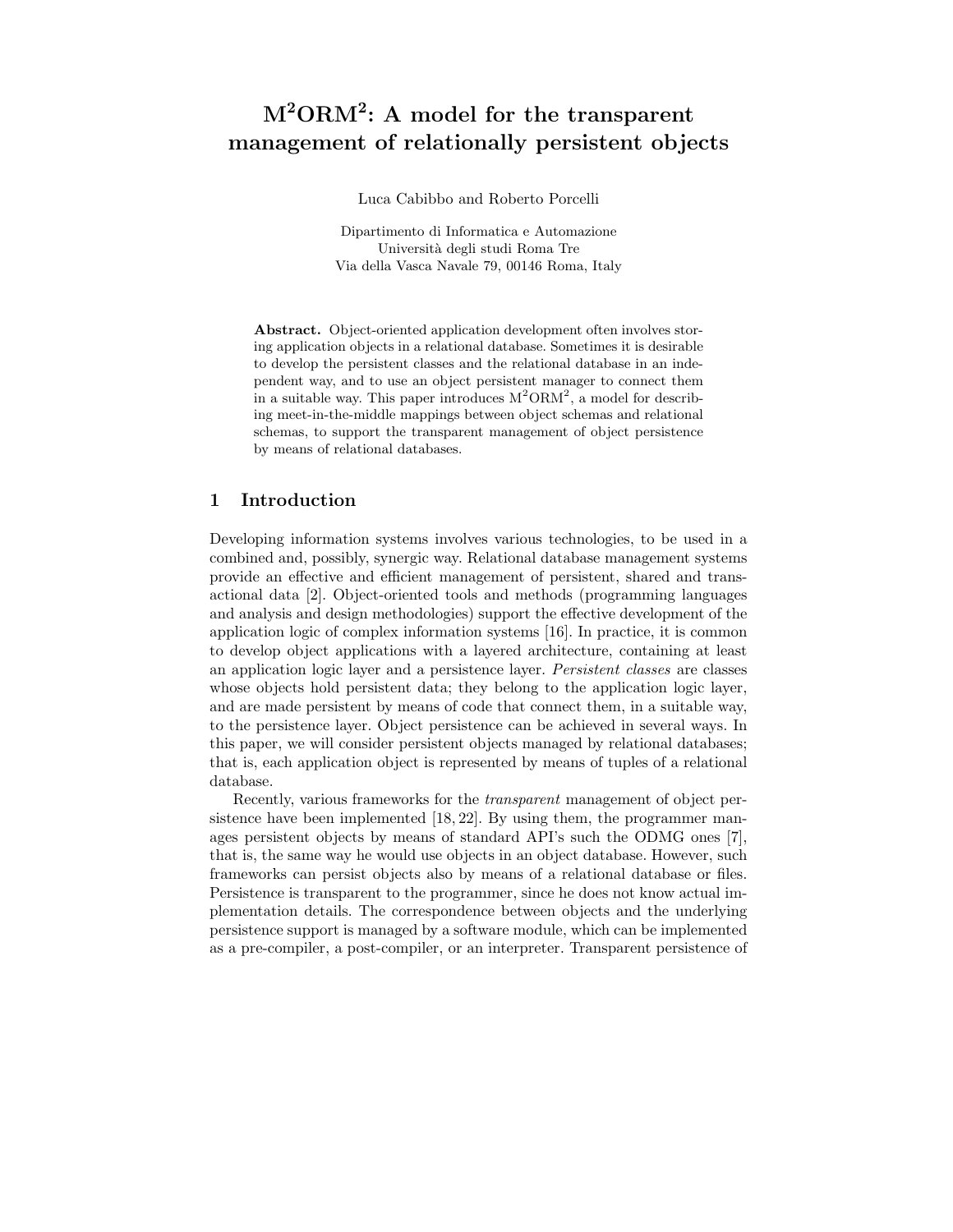objects can be achieved in various ways. In the  $R/O$  mapping approach (Relation to Object mapping, also called reverse engineering), persistent classes are automatically generated from a relational database. This way, the programmer populates the database by means of creations and modifications of objects from persistent classes. Then, persistent classes propagate such creations and modification to the underlying database. In the  $O/R$  mapping approach (Object to Relation mapping, also called forward engineering), starting from the classes that should be made persistent, the database is automatically generated, together with the code needed to propagate object persistence to the database.

A persistence management that is completely transparent is not always useful or possible. Often, an application should be developed that accesses an already existing relational database that is shared by many applications; this restricts the use of O/R mapping. Furthermore, the application logic designer needs to use all the features of the object model, without being constrained by the relational database schema; this restricts the use of R/O mapping. Luckily, there is a further way to persist objects, which allows to manage the cases in which the application logic and the database have been developed and evolve in an independent way. The *meet-in-the-middle* approach assumes that the persistent classes and the database are designed and implemented separately. In this case, the correspondences between persistent classes and the relational database should be given, possibly described in a declarative way. These correspondences describes a "meet in the middle" between the two schemas and are used by the persistence manager to let the objects persist by means of the database. The meet-in-the-middle approach is very versatile, since modifications in persistent classes and/or in the relational database can be managed by simply redefining the correspondences.

Unfortunately, existing systems support the meet-in-the-middle approach only in a limited way. Several object persistence managers are indeed based on the  $O/R$  and  $R/O$  approaches and, essentially, they allow to manage only correspondences between similar structures (e.g., the objects of a single class with the tuples of a single relation); such systems may permit a meet between the two schemas, but only as a local tuning activity, after the schema translation from one model to the other. Limitations of existing systems are motivated by the difficulties in reasoning about complex correspondences to avoid anomalies and inconsistencies.

This paper introduces  $M^2\text{ORM}^2$  (an acronym for *Meet-in-the-Middle Ob* $ject/Relational Mapping Model$ , a model to describe mappings (that is, correspondences) between object schemas and relational schemas, to support the transparent management of object persistence based on the meet-in-the-middle approach. With respect to currently available systems,  $M^2\text{ORM}^2$  allows for more possibilities to meet schemas. Rather than considering only correspondences between single classes and single relations,  $M^2\text{ORM}^2$  allows to express complex correspondences between clusters of related classes (intuitively, each representing a single concept) and clusters of related relations. Furthermore, it is possible to express correspondences describing relationships between clusters. With re-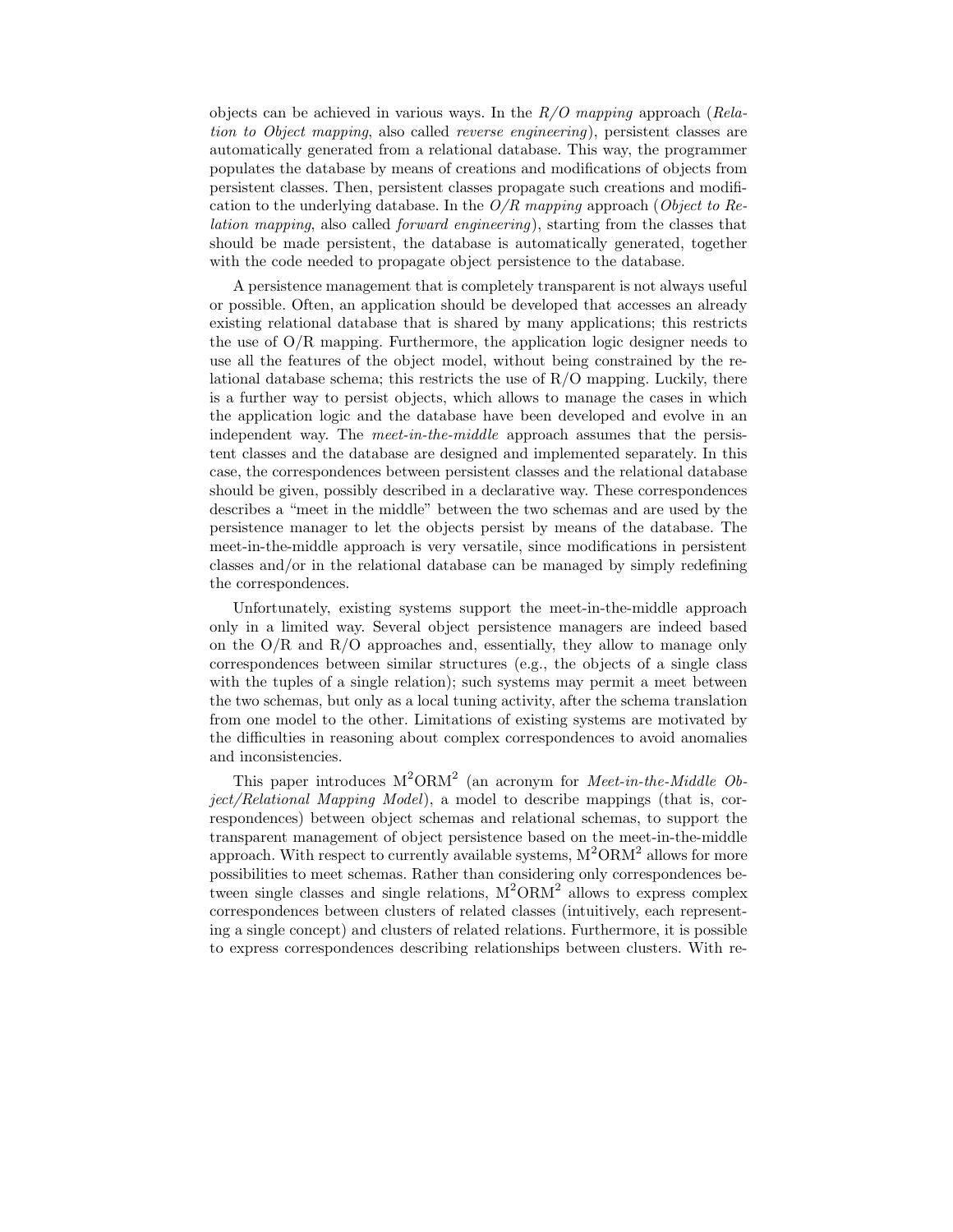

Fig. 1. An object schema

spect to other proposals,  $M^2\text{ORM}^2$  considers specific details of the object and relational data models, to identify as many ways to meet schemas as possible.

The main contribution of this paper is the introduction of  $M^2\text{ORM}^2$ . Furthermore, a discussion is started on the correctness of mappings, by identifying some correctness conditions.

Section 2 proposes terminology and notation used to describe object schemas and relational schemas. Section  $\tilde{3}$  introduces  $M^2\text{ORM}^2$ , to describe mappings between schemas, together with an example. Section 4 discusses the problem of mapping correctness. Finally, Section 5 discusses the effectiveness of the model, by comparing it with related proposals.

# 2 Object schemas and relational schemas

This section presents briefly the data models (an object model and the relational model) and the terminology used in this paper.

The *object model* we consider is a non-nested semantic data model (with structural features, but without behavioral ones). We have in mind a Java-like object model, formalized as a simplified version of the ODMG model [7] and of UML [5].

At the schema level, a *class* describes a set of *objects* having the same structural properties. Each class has a set of attributes associated with it, each having a name and a type; in this paper we make the simplifying hypothesis that all class attributes are of a same simple type, e.g., strings. An association describes a binary relation between a pair of classes (in reality, between the objects of such classes). A pair of classes can be in a *generalization/specialization rela*tionship; this implies attribute and association inheritance from the superclass to the subclass. We consider single inheritance only. An object schema is a set of classes, related by generalization/specialization hierarchies, and associations among such classes. Figure 1 shows a sample object schema.

At the instance level, a class is a set of objects. More specifically, each object is instance of exactly one class. However, because of generalization/specialization relationships, an object may belong to more than one class: the one from which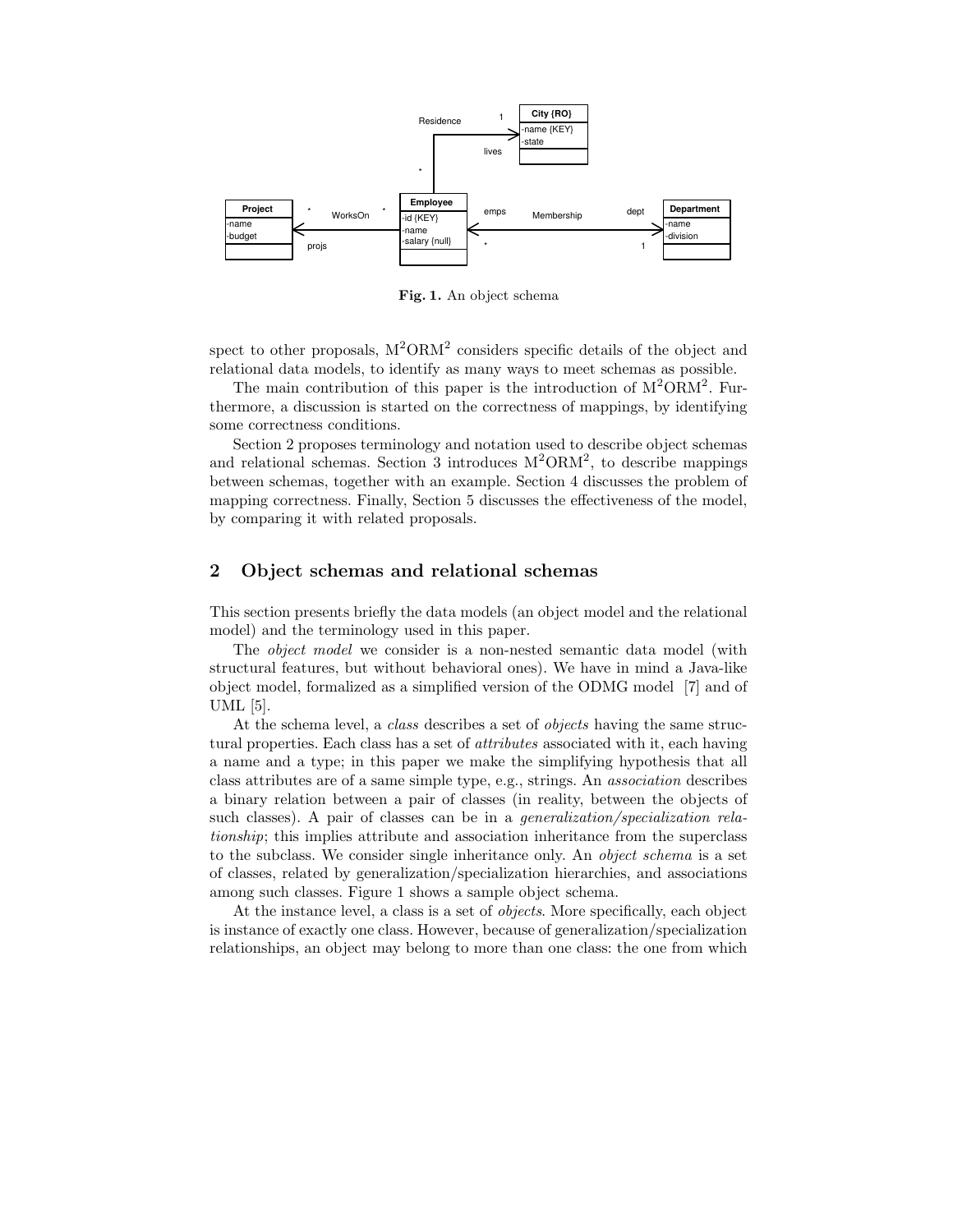it has been instantiated and all of its superclasses. Each object is associated with an oid, an unique identifier that allows to reference the object. The state of an object is given by the set of values that its attributes hold in a certain moment. An association is a set of links; each link describes a relationship between a pair of objects.

This paper takes into consideration the following integrity constraints. Class attributes can have null value; an attribute whose value cannot be null is said to be not null. Sometimes it is useful to search an object in a class on the basis of the value of some attributes; in this case, the attributes identifying the objects are called key attributes and the class is said to be with key; otherwise, the class is without key. Key attributes should be not null. A read-only class is a class from which it is not allowed to instantiate new persistent objects and to modify and to delete already existing objects. In an application, read-only classes are useful to access information generated by other applications that cannot be modified by this application. In Figure 1, key attributes are denoted by the constraint  $\{KEY\}$ , and attributes that can be null by means of the constraint  $\{null\}$ ; constraint  $\{RO\}$  denotes read-only classes.

For associations we consider multiplicity and navigability constraints. A role is an end of an association, that is, a class involved in the association. Roles have name, navigability, and multiplicity. The multiplicity of a role in an association denotes how many objects (at least and at most) of that class can be linked to each object of the class on the other role of the association. The *navigability* of a role denotes the possibility to reach the objects of that class by means of links from objects of the other role of the association.

In the *relational model* [2], at the schema level a *relation* describes a set of tuples. A relation schema is a set of attributes, each with a name and a type; in this paper, we assume that all relation attributes are of a simple type, e.g., strings. A relational schema is a set of relations. At the instance level, a relation is a set of tuples over the attributes of the relation.

This paper takes into consideration the following integrity constraints. Attributes can be or not be not null. Each relation has a key, that is, a non-empty set of attributes that allows the identification of the tuples of the relation. A key attribute is an attribute that belongs to a key; key attributes should be not null. Sometimes relations are identified by means of *artificial keys* (or *surrogates*), rather than by means of *natural keys* (that is, keys based on attributes having a natural semantics). In a relation with artificial key, the insertion of a new tuple involves the generation of a new artificial key; the DBMS is usually responsible of this generation. For *referential constraint* (or *foreign key*) we mean a non-empty set of attributes of a relation used to reference tuples of another relation.

Figure 2 shows a sample relational schema. Attribute forming natural keys are denoted by the constraint  $\{NK\}$ , and those forming artificial keys by the constraint  $\{AK\}$ . Referential constraints are denoted by arrows and implemented by means of attributes with the constraint  $\{FK\}$ . The constraint  $\{null\}$  denotes attributes that can be null.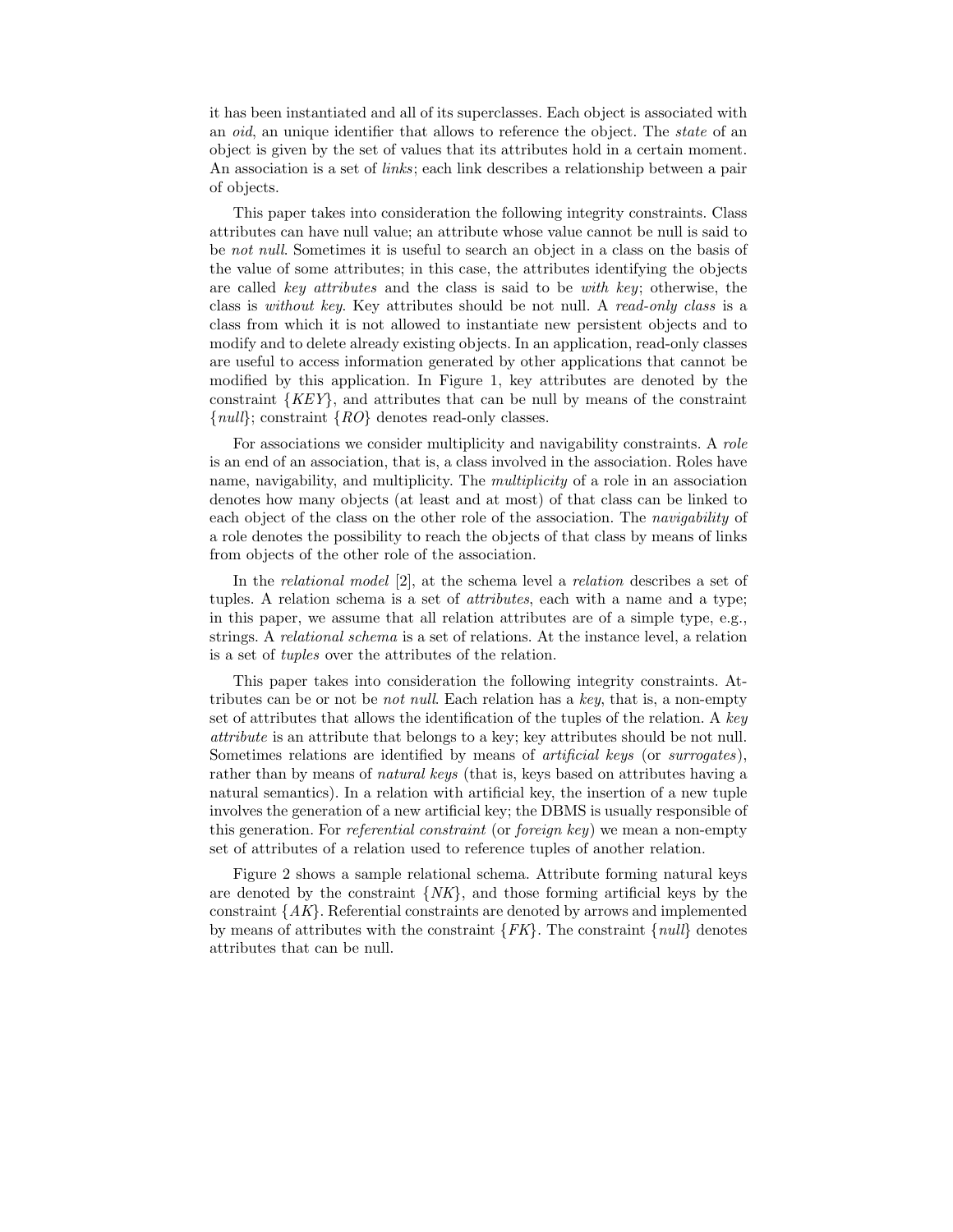

Fig. 2. A relational schema

We assume that programmers manage object schemas only in a programmatic way. In practice, objects and links are manipulated by means of CRUD operations (Create, Read, Update, Delete), that allow the creation of persistent objects, the reading of persistence objects (that is, the unique search of an object based on its key), as well as the persistent modification and deletion of objects. Moreover, navigation, formation, breaking, and modification of persistent links between objects is allowed. Reading is meaningful only for classes with key. Creation, modification, and deletion is not meaningful for read-only classes. For example, Figure 3 shows a possible fragment of code to increase the salary of an employee, with respect to the scheme of Figure 1.

In correspondence to such programmatic manipulations of an object schema, a meet-in-the-middle-based object persistence manager should translate CRUD operations on objects and links into operation over an underlying relational database. This translation should happen in an automatic way, on the basis of a suitable mapping between the object schema and the relational schema, as described in the next section.

```
/* increase the salary of Employee #123 */
PersistenceManager pm = new PersistenceManager(...);
Transaction tx = pm.newTransaction();
tx.begin();
Employee e = (Employee) pm.getObjectById( new EmployeeId("123") );
e.setSalary( e.getSalary()*1.1 );
tx.commit();
```
Fig. 3. Persistent objects are managed in a programmatic way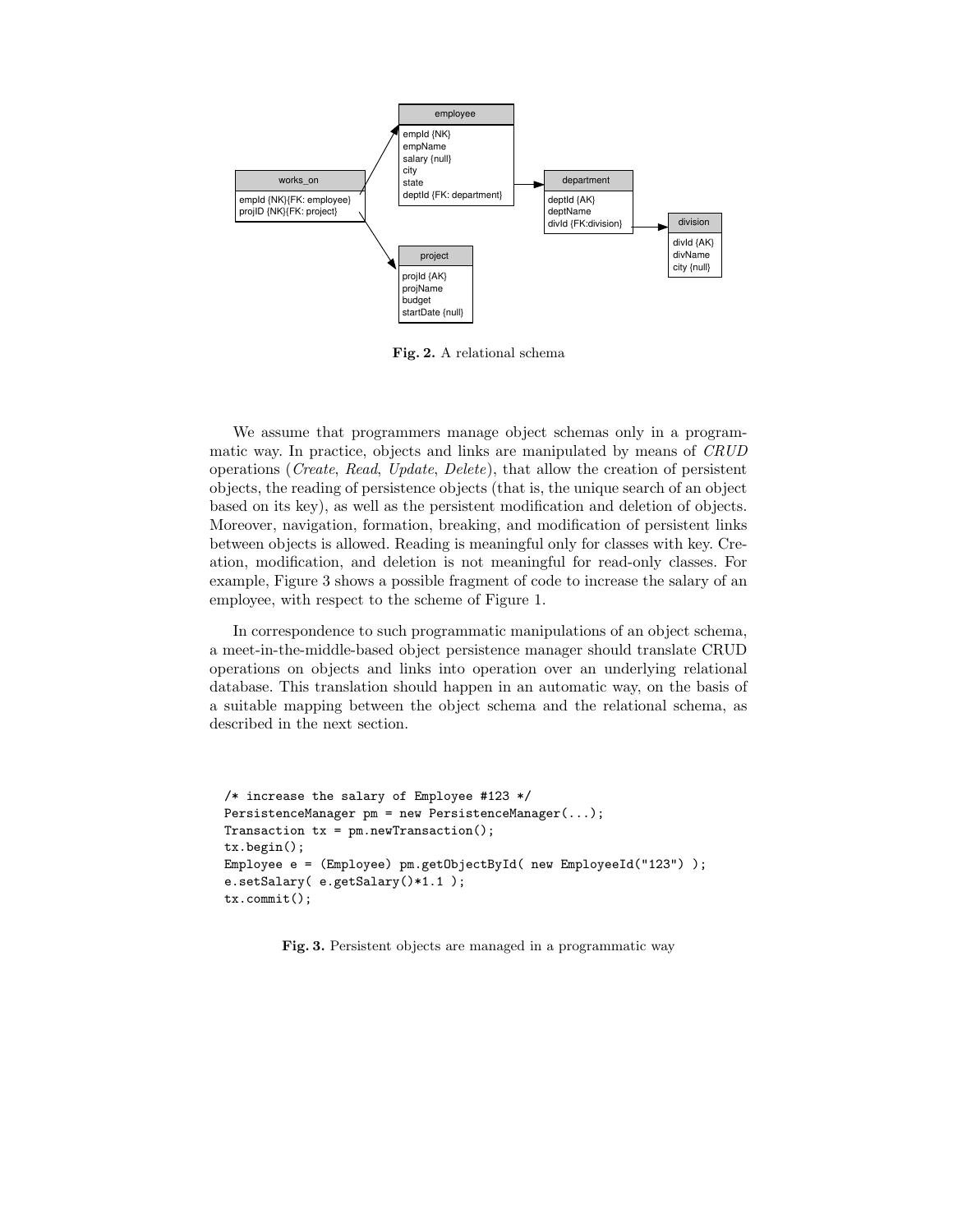# 3 A model for object/relational schema mappings

 $M^2\text{ORM}^2$  (an acronym for *Meet-in-the-Middle Object/Relational Mapping Mod*el) is a model for describing mappings among object schemas and relational schemas, to support the transparent management of relationally persistent objects based on the meet-in-the-middle approach. In this paper, we assume that an object schema and a relational schema have been independently developed. In particular, the relational schema could be (partially) denormalized for efficiency reasons; the object schema could be denormalized as well, that is, it may contain "coarse grain" objects.

In this paper, a  $M^2\text{OR}M^2$  mapping is described by means of a multi-graph (that is, by a set of nodes and a set of arcs, with the observation that several arcs can connect a same pair of nodes). Each node describes a correspondence between a set of classes and a set of relations. Each arc describes a relationship between the correspondences described by means of a pair of nodes. Intuitively, using the Entity-Relationship terminology [3], each node represents an entity (which can be denormalized in one of the schemas) and each arc represents a binary relationship or a generalization/specialization relationship between two entities. In practice, we envision the possibility to describe  $M^2\text{ORM}^2$  mappings as structured (e.g., XML) text files, as it happens in current systems.

A class cluster (or c-cluster ) comprises a non-empty set of classes and a set of associations and/or generalization/specialization relationships among such classes.<sup>1</sup> In a c-cluster, one of the classes should be selected as *primary class* of the c-cluster; the other classes are secondary ones. The associations of the node should be, directly or indirectly, all of type one-to-one or one-to-many from the primary class to secondary classes. Intuitively, such associations should relate each object of the primary class with at most an object from each of the secondary classes.

A relation cluster (or r-cluster ) comprises a non-empty set of relations, together with referential constraints among them. In an r-cluster, one of the relations should be selected as the primary relation of the r-cluster; the other relations, called secondary, should be referenced, directly or indirectly, from the primary relation of the r-cluster. Intuitively, each tuple of the primary relation should be associated with at most a tuple in each of the secondary relations through the referential constraints of the r-cluster.

Each node of a mapping describes the correspondence between a c-cluster and an r-cluster, by means of information about correspondences among their elements (classes, relations, attributes, associations, and generalization/specialization relationships). Specifically, in a node the correspondence among c-cluster elements and r-cluster ones are described by means of attribute correspondences, each of which involves an attribute of a class and an attribute of a relation. In

<sup>1</sup> More precisely, each element of a c-cluster is associated with a class in the object schema. Therefore, it is possible that a class takes part to more c-clusters, or that it takes part more the once in a same c-cluster. A similar consideration applies to r-clusters, that will be introduced shortly.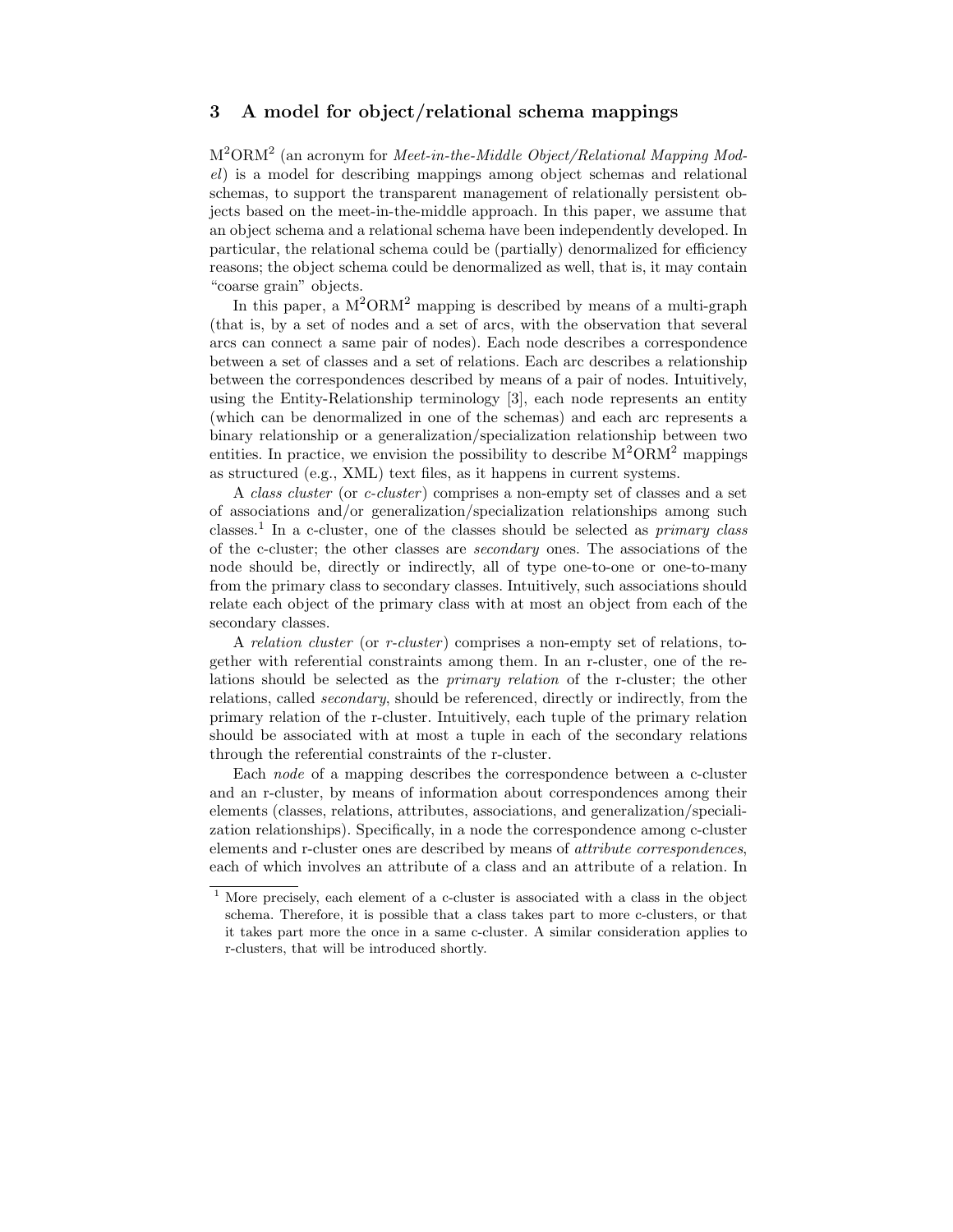

Fig. 4. A  $M^2\text{ORM}^2$  mapping between the schemas of Figures 1 and 2

 $M^2\text{ORM}^2$ , there are three kinds of nodes, to let a class correspond with a relation, a class with multiple relations, and multiple classes with a relation. Currently, the model does not permit that multiple classes correspond with multiple relations; however, most complex correspondences of this kind can be represented by means of arcs.

Figure 4 shows a  $M^2\text{ORM}^2$  mapping between the schemas of Figures 1 and 2, based on three nodes: a node  $N_P$ , describing the correspondence between class Project and relation project; a node  $N_E$ , describing the correspondence between classes *Employee* and *City* and relation *employee*; and a node  $N_D$ , describing the correspondence between class *Department* and relations *department* and *di*vision.

Node  $N_P$  describes the correspondence between a class (*Project*) and a relation (project); it is clear that both the class and the relation are primary in the node. The correspondence between them is based on the attribute correspondences (Project.name, project.projName) and (Project.budget, project.budget); these are depicted as dotted lines in Figure 4. Node  $N_P$  describes a *total* correspondence between a class and a relation: each object of the class is represented by means of a tuple of the relation. This correspondence involves a class without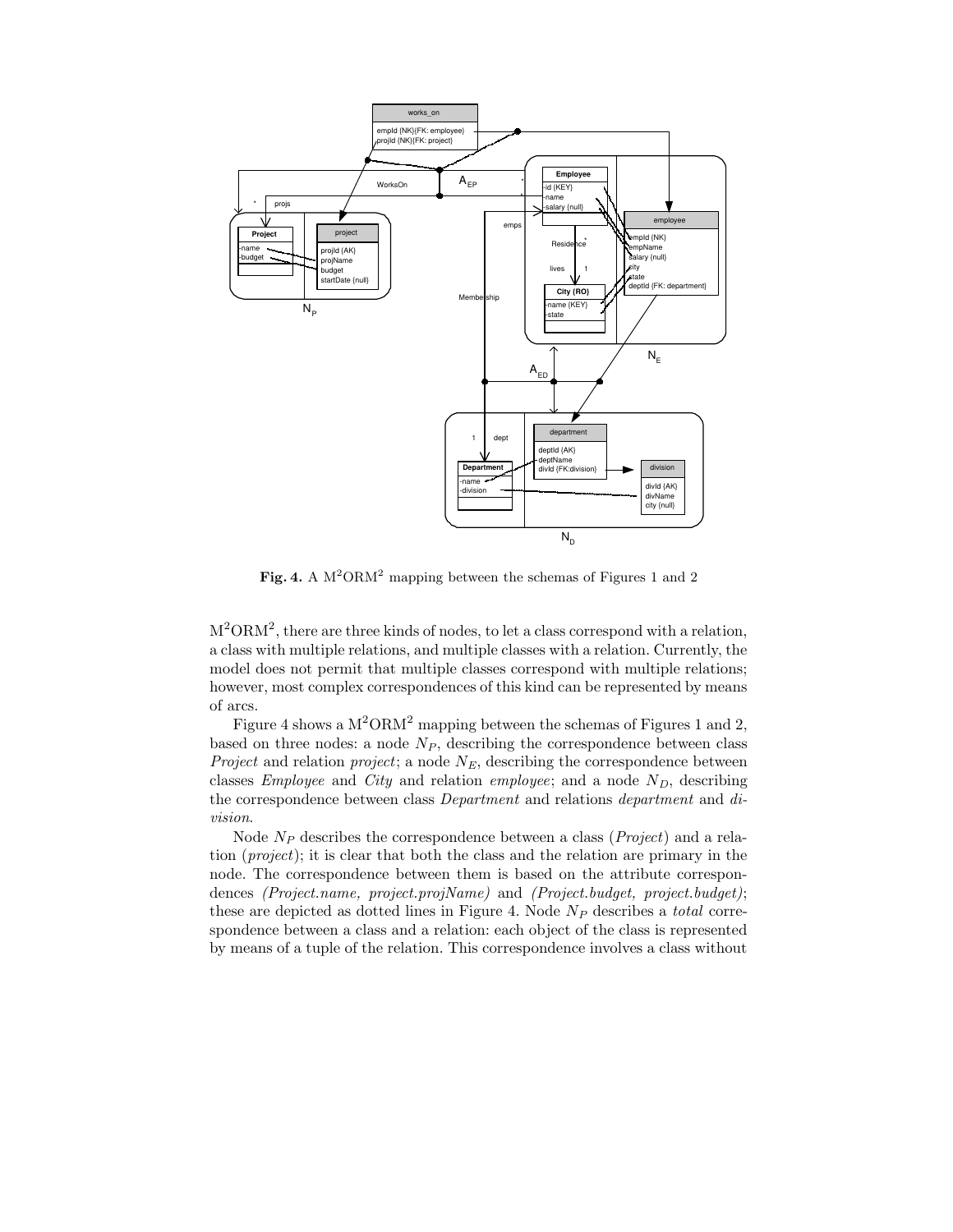key and a relation with artificial key. All the attributes of the class are involved in the correspondence; however, not all the attributes of the relation are involved in it. This correspondence allows to manage, for example, the creation of a new persistent Project object by means of the insertion of a new tuple in project; in this tuple, the values for project.projName and project.budget come from the object attributes Project.name and Project.budget, on the basis of attribute correspondences; moreover, the value for *project.projId* is automatically generated and the value for *project.startDate* remains null.

Node  $N_E$  describes the correspondence between two classes (*Employee* and City) linked by an association (Residence) and a relation (employee). In this node, Employee is the primary class. Intuitively, each object of the primary class Employee can be associated (by means of the association Residence) with an object of the secondary class City. Each tuple of employee represents an Employee object together with the City object related to it, and also the link of type Res*idence* between these two objects. In this node, in which the primary class  $Em$ ployee is with key, the correspondence is based on the correspondence between the key attributes of the primary class and of the primary relation *(Employee.id,*  $emplyee.emplo$  together with the attribute correspondences (*Employee.name*, employee.empName), (Employee.salary, employee.salary), (City.name, employee.city), and (City.state, employee.state). For example, the creation of a new Employee object, linked to an existing City object, is managed by the insertion of a new tuple in employee. (The management of the membership of the employee in a department is described later.)

Finally, node  $N_D$  describes the correspondence between a class (*Department*) and two relations (*department* and *division*); the primary relation is *depart*ment. Intuitively, each *Department* object is represented by a tuple of *depart*ment and a tuple of division, related by means of a referential constraint. The correspondence is based on the attribute correspondences (Department.name, department.deptName) and (Department.division, division.divName). The latter correspondence is meaningful with respect to the referential constraint between the primary relation department and the secondary relation division of the rcluster. Indeed, this node allows to represent in the mapping the two relations together with the referential constraint between them. For example, the creation of a new Department object is managed by the insertion of a new tuple in division (with the generation of an artificial key) and of a new tuple in department (with the generation of another artificial key).

In general, not every mapping is correct. For example, if the primary class of a node is with key, then it is necessary that its key attributes correspond to the key attributes of the primary relation of the node. However, if the primary class is without key, then the primary relation should be with artificial key. Correctness of mappings will be discussed briefly in Section 4.

A  $M^2ORM^2$  mapping can contain arcs. Intuitively, arcs allow to represent correspondences and elements which cannot be represented by means of nodes; specifically, further associations, generalization/specialization relationships, referential constraints, and some further relations. Each arc describes a relationship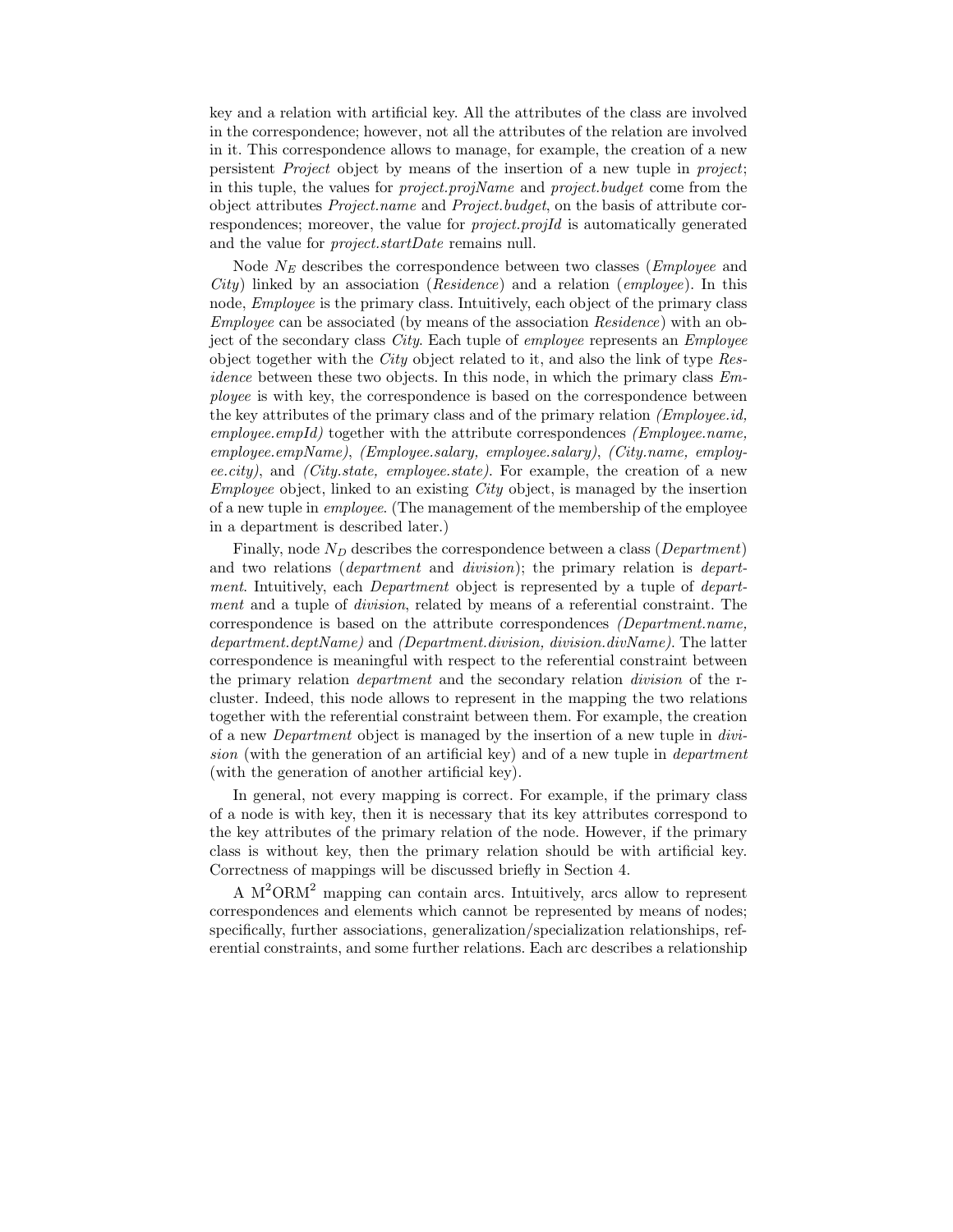between a pair of nodes, and can be a binary relationship (of type one-to-one, one-to-many, or many-to-many) or a generalization/specialization relationship.

An arc involves a class correspondence and a relation correspondence. A class correspondence describes the correspondence between the primary classes of the c-clusters of the nodes connected by the arc, and it is based either on the navigable roles of an association between the classes or on a generalization/specialization relationship. In practice, the roles are implemented by means of reference attributes (for the to-one navigability) and/or collections of reference attributes (for the to-many navigability). If the association is unidirectional, then a single attribute is involved; otherwise, if it is bidirectional, there are two attributes involved. A relation correspondence describes the correspondence between the primary relations of the r-clusters of the nodes connected by the arc, and it is based on the set of attributes that implement the relationship between the two relations by means of referential constraints; further relations can be involved. An arc groups a class correspondence and a relation correspondence, representing a one-to-one, one-to-many, or many-to-many binary relationship or a generalization/specialization relationship between the instances represented by a pair of nodes.

For example, the mapping shown in Figure 4 contains two arcs: an arc  $A_{ED}$ for the one-to-many association between *Employee* and *Department* and an arc AEP for the many-to-many association between Employee and Project.

Arc  $A_{ED}$  between nodes  $N_E$  and  $N_D$  describes the one-to-many relationship between employees and departments. This relationship is represented by means of the correspondence [Employee.dept, Department.emps] between the classes *Employee* and *Department* and by means of the correspondence [employee.deptId/ between the relation employee and department. Intuitively, this arc lets the association Membership between Employee and Department correspond with the referential constraint between employee and department. For example, if an *Employee* object e changes its membership (that is, its *dept* reference attribute) to a Department object d, then the deptId attribute of the employee tuple representing  $e$  is updated to reference the *department* tuple representing d.

Arc  $A_{EP}$  between nodes  $N_E$  and  $N_P$  describes the many-to-many relationship between employees and projects. This arc is based on the (unidirectional) correspondence [Employee.projs] between classes Employee and Project and on the correspondence [works\_on.empId, works\_on.projId] between relations employee and *projects*. In practice, this arc lets the association *WorksOn* between *Em*ployee and Project correspond with the referential constraints between employee and project stored in the tuple of the relation works on. For example, if a WorksOn link between an *Employee* object e and a *Project* object  $p$  is broken, then the *works\_on* tuple representing this link is deleted.

To discuss arcs representing generalization/specialization relationships, consider the schemas shown in Figure 5. A mapping between them can be defined by means of two nodes (for persons and students) and a generalization/specialization arc connecting them. In the arc, the generalization/specialization between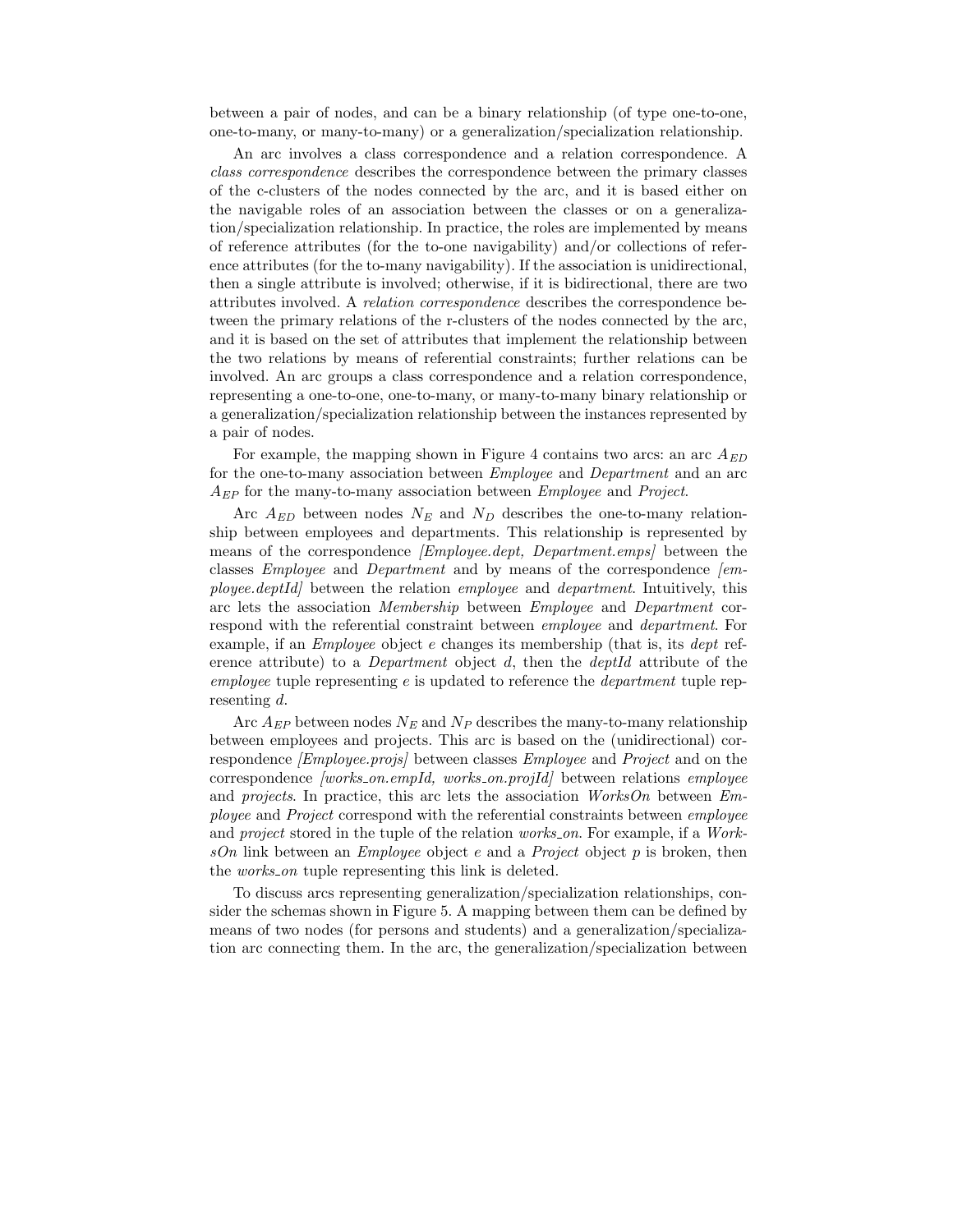

Fig. 5. A schema involving a generalization/specialization relationship

the two classes corresponds with the referential constraint from the primary key of student to person.

In practice, there are various ways to represent a generalization/specialization hierarchy by means of a relational database [3]. Until now,  $M^2\overrightarrow{ORM}^2$  can only represent the one that essentially maps each class of the hierarchy with a different relation.

# 4 Correctness of mappings

In the previous section,  $M^2ORM^2$  has been used as a syntactical tool to represent mappings. In reality, mappings have semantics as well, to describe how CRUD operations on objects and links of the object schema can be realized by means of operations on the relations of the relational schema. However, not every mapping that can be described using  $M^2\text{ORM}^2$  is correct. Intuitively, a mapping is *correct* if it supports, in an effective way, the management of CRUD operations on objects and links by means of the relational schema. Otherwise, a mapping is incorrect if operations on objects and links can give rise to anomalies. In the following of this section we identify classes of anomalies caused by incorrect mappings, and some categories of conditions suitable for studying the correctness of  $M^2\text{ORM}^2$  mappings.

We consider a sequence of CRUD operations on objects and links that, globally, transforms a valid instance of the object schema into another valid instance, that is, in which all the integrity constraints imposed by the schema are satisfied. An incorrect mapping can give rise to the following anomalies during the execution of such sequence of operations:

- $\sim$  creation anomalies happen when the relational schema is not able to manage the creation of a new object in some class (not a read-only class); for example, a creation anomaly happens if the class is not represented in the mapping or if some of its attributes are not in a suitable correspondence with attributes of the relational schema (including erroneous correspondences involving not null attributes and key attributes);
- reading anomalies are related to the inability to identify uniquely an object from a class with key; for example, a reading anomaly happens if there are erroneous correspondences involving key attributes of classes and relations;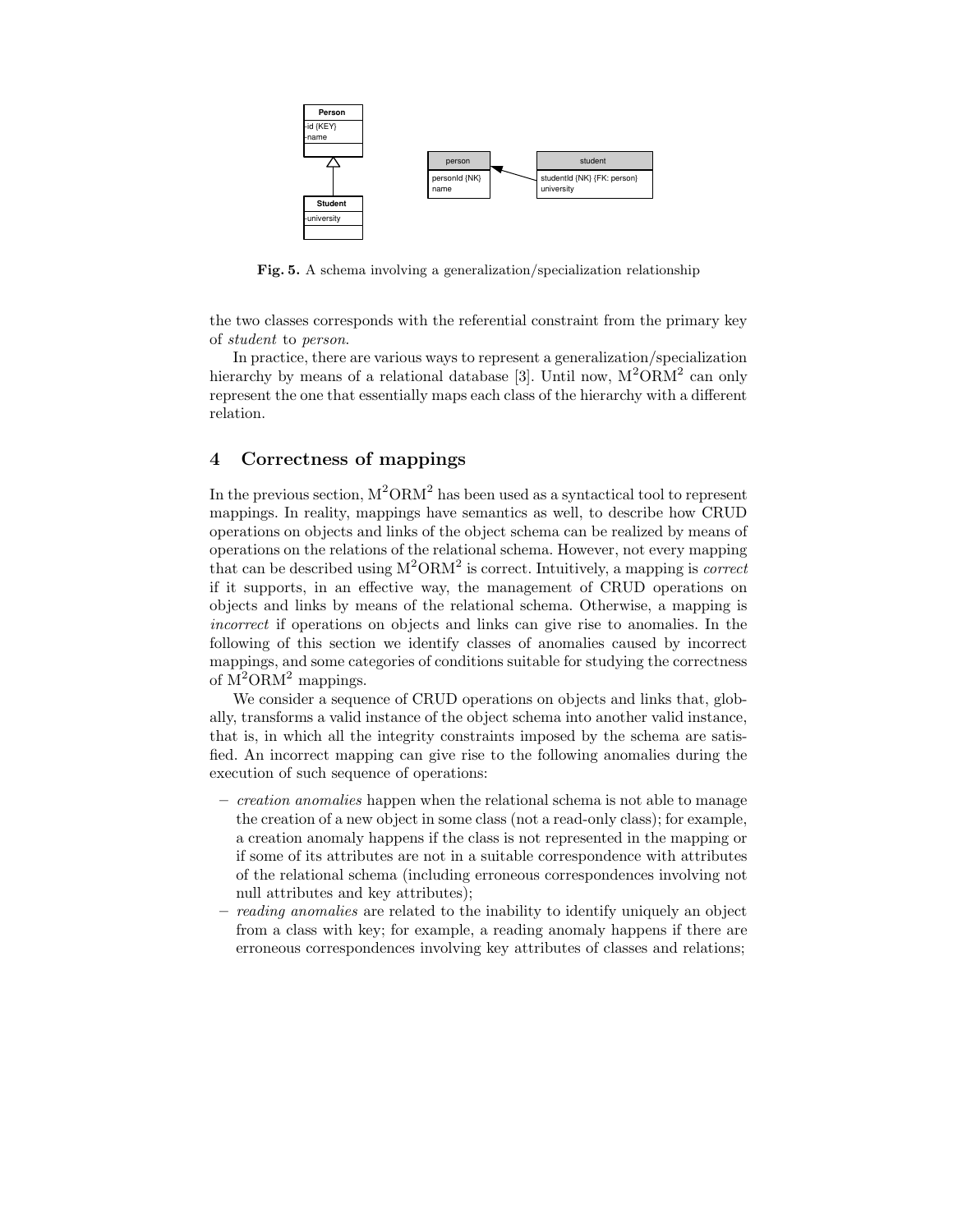- update anomalies happen if it is not possible to manage the modification of attributes of an object (belonging to non read-only class);
- deletion anomalies happen if it is not possible to manage the deletion of an object (belonging to non read-only class).

Similarly, there are anomalies related to the formation of links, and also to their navigation, modification, and breaking.

There are two main causes for anomalies: incorrect correspondences between elements and incorrect representation of integrity constraints.

An example of the former case happens if the correspondences among elements are incomplete, that is, if there are elements of the object schema (classes, associations, attributes) that are not in correspondence with elements of the relational schema. Indeed, each class must belong to at least one node, and the attributes of classes should occur in at least one attribute correspondence. However, relational elements must obey to different conditions; for example, it is possible that a relation or some of its attributes do not partecipate in the mapping.

Inconsistencies in the representation of integrity constraints can happen in several different ways. For example, with respect to key constraints, it is necessary that key attributes of primary classes with key are in correspondence with key attributes of primary relations with natural key. Furthermore, primary classes without key should correspond to relations with artificial key. As a further example, concerning referential constraints, in a node that lets a class correspond with more than a relation, non-key attributes of the class should correspond to non-key attributes of relations, and referential constraints towards secondary relations should be implemented by means of artificial keys.

The conditions we have just described are *necessary* conditions for the correctness of  $M^2\text{ORM}^2$  mappings. However, in practice (i.e., for the implementation of a persistence manager based on  $M^2\text{ORM}^2$ ) sufficient conditions should be fixed, to manage mappings in an effective way. Current systems suffer from several limitations, since conditions they are based on are very restrictive. One of the main goal of this research is to identify conditions that are as permissive as possible with respect to which mappings are semantically meaningful.

#### 5 Discussion

The "professional" literature on databases and on pattern languages is rich of works on how to manage persistent classes by means of relational databases [1, 6, 10, 15]. Most of these works describes the  $O/R$  mapping, a kind of logical design [3] starting from an object schema rather than from an entity-relationship schema. But, as we already said in the Introduction, O/R mapping assists the definition of a database supporting a single application, and not shared among several applications, being this one of the main motivations for using a DBMS as the manager of persistent data.

This topic has been investigated by the scientific literature of the database community as well. Persistence [14] is a system supporting the  $O/R$  mapping.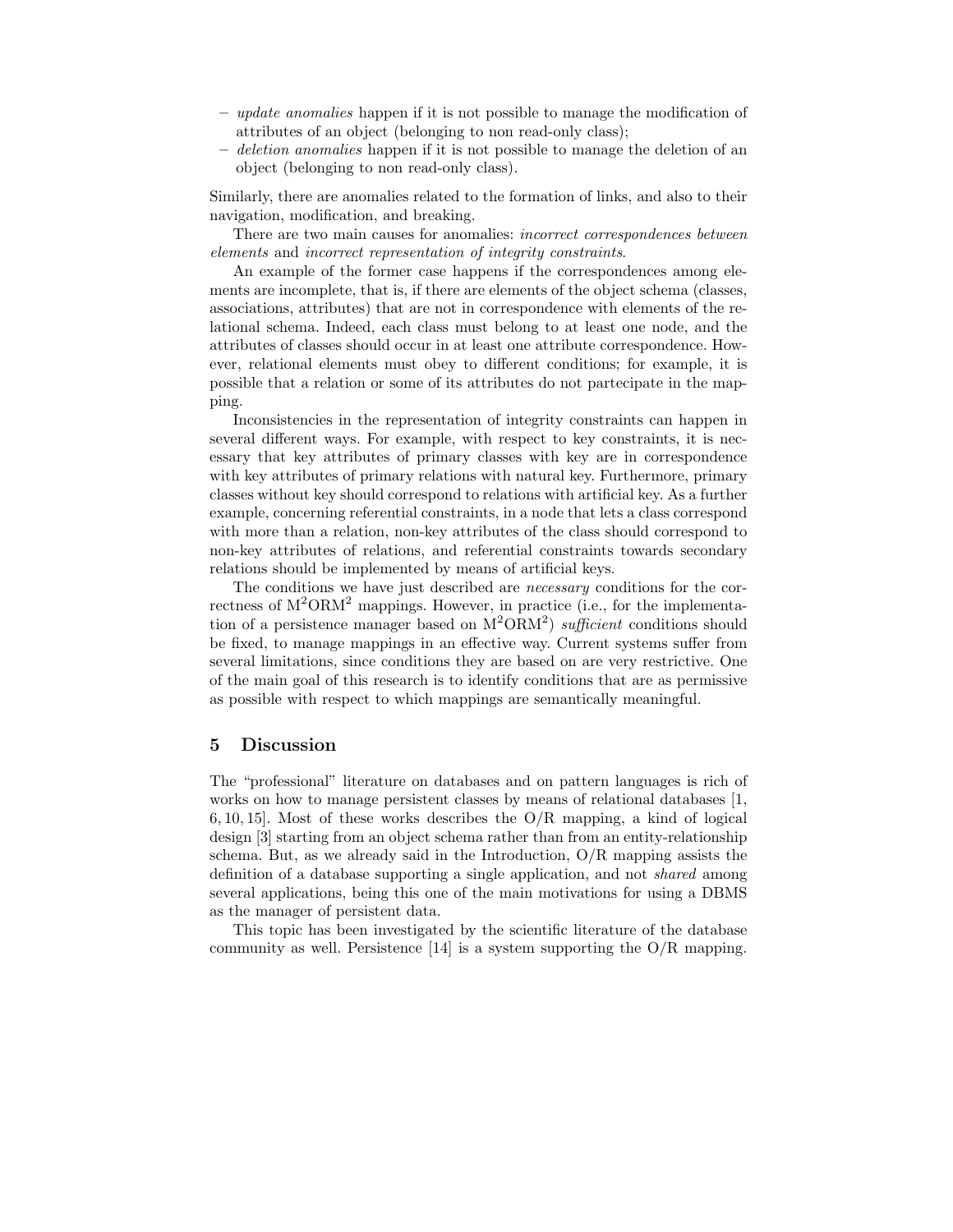| Feature                                                 |     |               |              |              | JDO OJB JRELAY JDX M <sup>2</sup> ORM <sup>2</sup> |
|---------------------------------------------------------|-----|---------------|--------------|--------------|----------------------------------------------------|
| $O/R$ mapping (forward engineering)                     | yes | yes           | yes          | yes          | no                                                 |
| $R/O$ mapping (reverse engineering)                     | n/a | yes           | yes          | yes          | no                                                 |
| Meet in the middle                                      | n/a | yes           | yes          | yes          | yes                                                |
| One class/one relation                                  | n/a | yes           | yes          | yes          | yes                                                |
| One class/many relations with referential $n/a$         |     | $yes^a$       | yes          | no           | yes                                                |
| constraints                                             |     |               |              |              |                                                    |
| One class/many relations with vertical parti- $\ n/a\ $ |     | $\mathbf{n}$  | no           | no           | $yes^b$                                            |
| tioning                                                 |     |               |              |              |                                                    |
| Many classes/one relation                               | n/a | $\mathbf{n}$  | no           | yes          | yes                                                |
| Many classes/many relations                             | n/a | $\mathbf{n}$  | $\mathbf{n}$ | no           | no                                                 |
| Classes with key                                        | yes | yes           | yes          | yes          | yes                                                |
| Classes without key                                     | yes | $\mathbf{no}$ | yes          | no           | yes                                                |
| Read-only classes                                       | no  | no            | no           | no           | yes                                                |
| Attribute of a class mapped into several re-            | n/a | $\mathbf{n}$  | no           | no           | yes                                                |
| lations                                                 |     |               |              |              |                                                    |
| One-to-one relationship                                 | n/a | yes           | yes          | yes          | yes                                                |
| One-to-many relationship                                | n/a | yes           | yes          | yes          | yes                                                |
| Many-to-many relationship without attri-                | n/a | yes           | yes          | no           | yes                                                |
| butes                                                   |     |               |              |              |                                                    |
| Many-to-many relationship with attributes               | n/a | no            | no           | no           | $yes^b$                                            |
| Many-to-many relationship with selective at-            | n/a | $\mathbf{no}$ | no           | $\mathbf{n}$ | $yes^b$                                            |
| tributes                                                |     |               |              |              |                                                    |
| Generalization/specialization hierarchies               | yes | yes           | yes          | yes          | $yes^{\overline{c}}$                               |

Table 1. Comparison with other models and tools

<sup>a</sup> Yes, but not implemented.

 $<sup>b</sup>$  Yes, but not discussed in this paper.</sup>

 $\degree$  Yes, but discussed only partially in this paper.

Gateway [19] is a system for managing persistent objects by means of a relational database based on the meet-in-the-middle approach; however, the paper does not give details on the mapping model used. EBO [20] is an  $R/O$  mapping system, featuring some functionalities of meet-in-the-middle; also in this case, the mapping model has not been described.

The problem of describing and analyzing schema mappings is also of interest in the areas of data transformations [8] and data integration [9]. The notion of mapping used in this paper is inspired from the one proposed in the context of model management [4].

Table 1 compares  $M^2\text{ORM}^2$  with some standards and commercial and/or open source systems for the transparent management of persistent objects. Java Data Objects (JDO) [11] is a standard for the transparent management of Java objects. OJB [18] is an Apache open source project, implementing the ODMG and the JDO API's; in practice, it allows to manage persistent objects as they were stored in an ODMG object database [7]. JDX [12] features O/R mapping functionalities similar to OJB ones; however, persistent objects are manipulated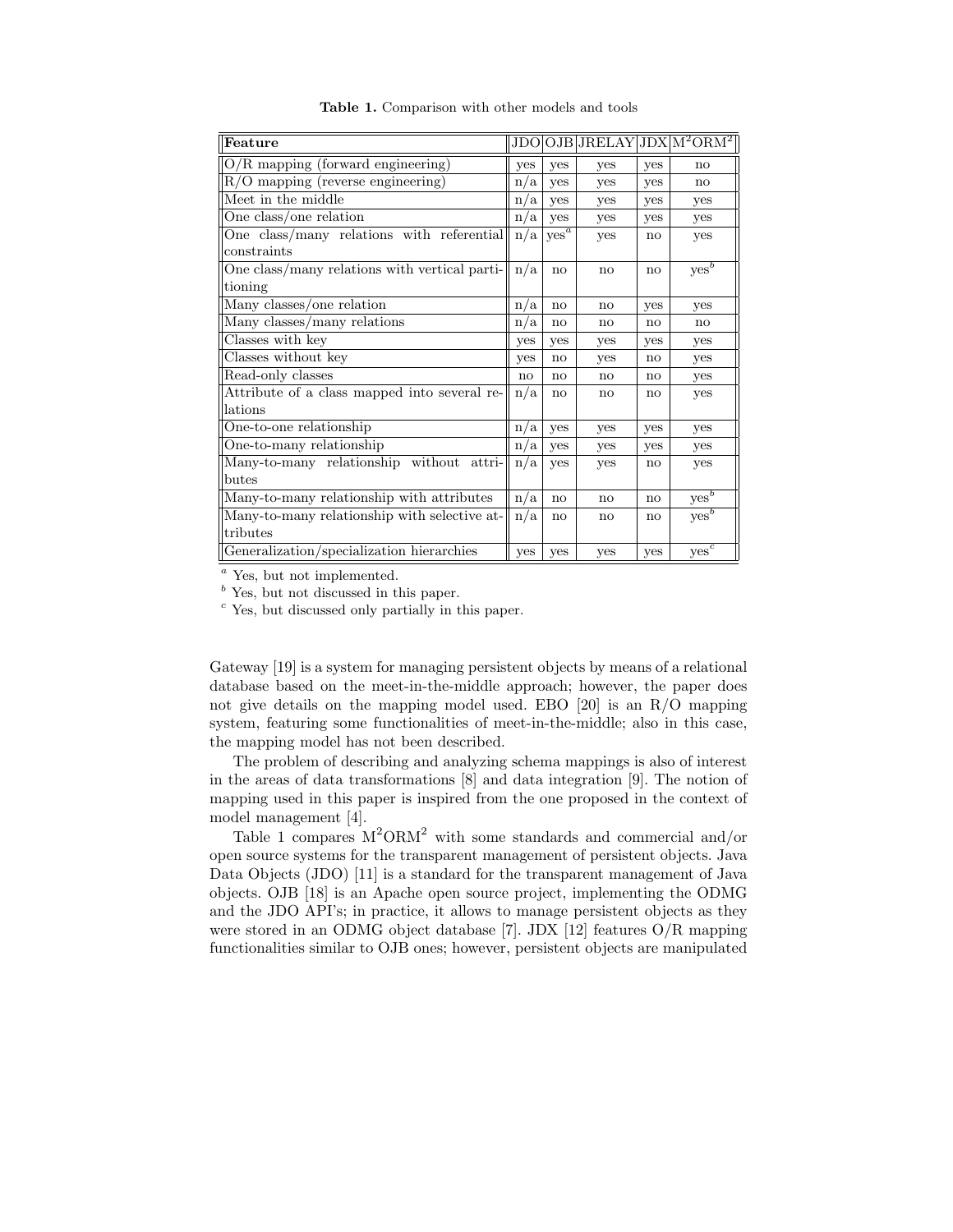by means of proprietary API's. JRELAY [13] is a JDO implementaion, implementing the three mapping approaches, but with significative limitations. From the table, it is possible to see that  $M^2\text{ORM}^2$  provides the same features offered by current systems, plus more.

The management of generalization/specialization hierarchies needs a special comment. Until now,  $M^2ORM^2$  supports them only in a limited way, but still comparable to the support given by other systems. In future, we plan to manage generalization/specialization relationships in a more complete way.

As future work, we plan the implementation of a framework for the management of persistent Java objects based on M<sup>2</sup>ORM<sup>2</sup>. From a theoretical perspective, we plan to study several extensions to the model (specifically, the management of generalization/specialization hierarchies, transient classes and attributes, further integrity constraints, and schematic heterogeneities [17]) but also to give more precise characterizations of correct  $M^2ORM^2$  mappings.

# References

- 1. S.W. Ambler. The fundamentals of mapping objects to relational databases. White Paper, http://www.agiledata.org, 2003.
- 2. P. Atzeni, S. Ceri, S. Paraboschi, and R. Torlone. Database Systems. Concepts, Languages and Architectures. McGraw-Hill, 1999.
- 3. C. Batini, S. Ceri, and S.B. Navathe. Conceptual Database Design, an Entity-Relationship Approach. Benjamin-Cummings, 1992.
- 4. P.A. Bernstein, A.Y. Halevy, and R.A. Pottinger. A vision for the management of complex models. ACM Sigmod Record, 29(4):55–63, 2000.
- 5. G. Booch, J. Rumbaugh, and I. Jacobson. The Unified Modeling Language User Guide. Addison-Wesley, 1999.
- 6. K. Brown and B.G. Whitenack. Crossing Chasms: A pattern language for object-RDBMS integration. In Pattern Languages of Program Design 2, 1996.
- 7. R.G.G. Cattell et al. The Object Data Standard: ODMG 3.0. Morgan Kaufmann, 2000.
- 8. Data Transformations. S.ı. of the IEEE Bull. on Data Engineering, 22(1), 1999.
- 9. Integration management. S.ı. of the IEEE Bull. on Data Engineering, 25(3), 2002.
- 10. M.L. Fussell. Foundations of object relational mapping. White Paper, http://www.chimu.com, 1997.
- 11. Java Data Objects. http://www.jdocentral.com.
- 12. JDX. http://www.softwaretree.com/.
- 13. JRELAY. http://www.objectindustries.com/.
- 14. A.M. Keller, R. Jensen, and S. Agrawal. Persistence Software: Bridging objectoriented programming and relational databases. In ACM SIGMOD International Conf. on Management of Data, pages 523–528, 1993.
- 15. W. Keller. Mapping object to tables: A pattern language. In European Conf. on Pattern Languages of Programming, 1997.
- 16. C. Larman. Applying UML and Patterns. An introduction to object-oriented analysis and design and the Unified Process. Prentice Hall PTR, 2002.
- 17. R.J. Miller. Using schematically heterogeneous structures. In ACM SIGMOD International Conf. on Management of Data, pages 189–200, 1998.
- 18. ObJect relational Bridge. http://db.apache.org/ojb/.